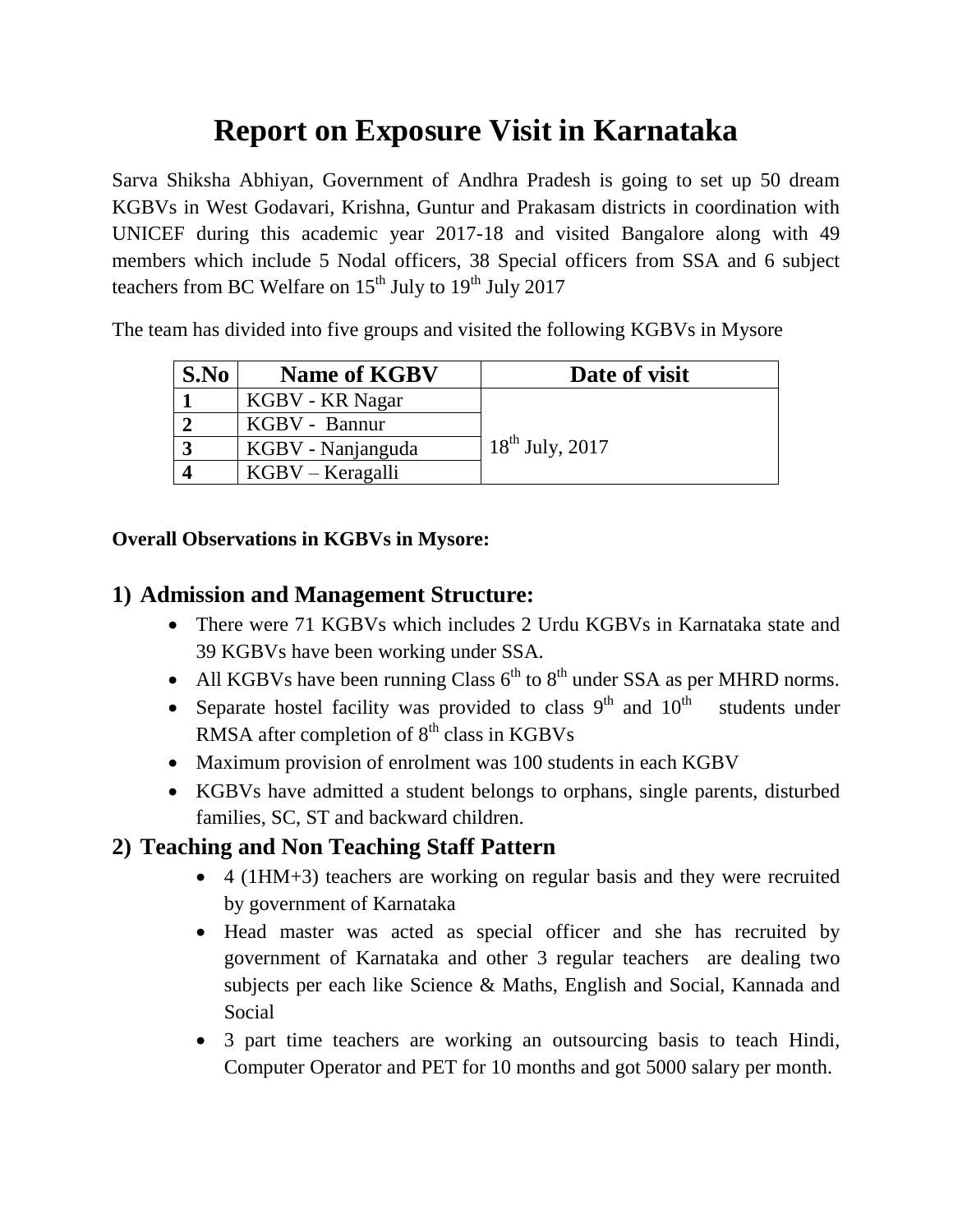- Full time warden post has recruited in contractual base for 10 months with 25,000 salary to each KGBV. She was looking after student accommodation, hostel facilities, Remedial Teaching, Extra Classes to students during evening time in every day.
- One accountant has recruited an outsourcing basis to look after accountants and also assist to the head teacher for updating all the records in time
- 1 head cook and 2 assistant cooks are working. Head cook has taken Rs: 6000 and assistant cooks have taken 4500 rupees per month
- 1 scavenger and 1 watchman are working and they have received 15,00 rupees per month
- Vocational instructors have taken to teach for Craft, tailoring and beautician courses to students and they have worked only 3 months per year

### **3) Financial Management:**

- Procured all the material like vegetables, fruits and other items have supplied daily to each KGBV by contrived tender basis
- The Head teacher was paid bills in every month based on the student attendance
- Each KGBV would receive Rs. 15 lakhs per quarter. Totally they have received an amount of Rs. 45 lakhs for 100 children from class  $6<sup>th</sup>$  to  $8<sup>th</sup>$  per annum
- Joint account has been maintained on the name of Head Master and Chairman of SDMC.
- Internal and external audit was done to each KGBV in every month
- Providing Science labs and other infrastructure facilities to KGBVs under CSR activity

### 4) **KGBV Premises & Infrastructure Facilities:**

- Provided Iron cots, beds, bed sheets and pillows to each student.
- Every dormitory has luggage rocks , inverter, fans and good electricity
- Provided Trunk boxes and lockers also available to each student
- The premises of the every KGBV has full of greenery and with good compound wall
- The maintenance of kitchen garden was quite impressive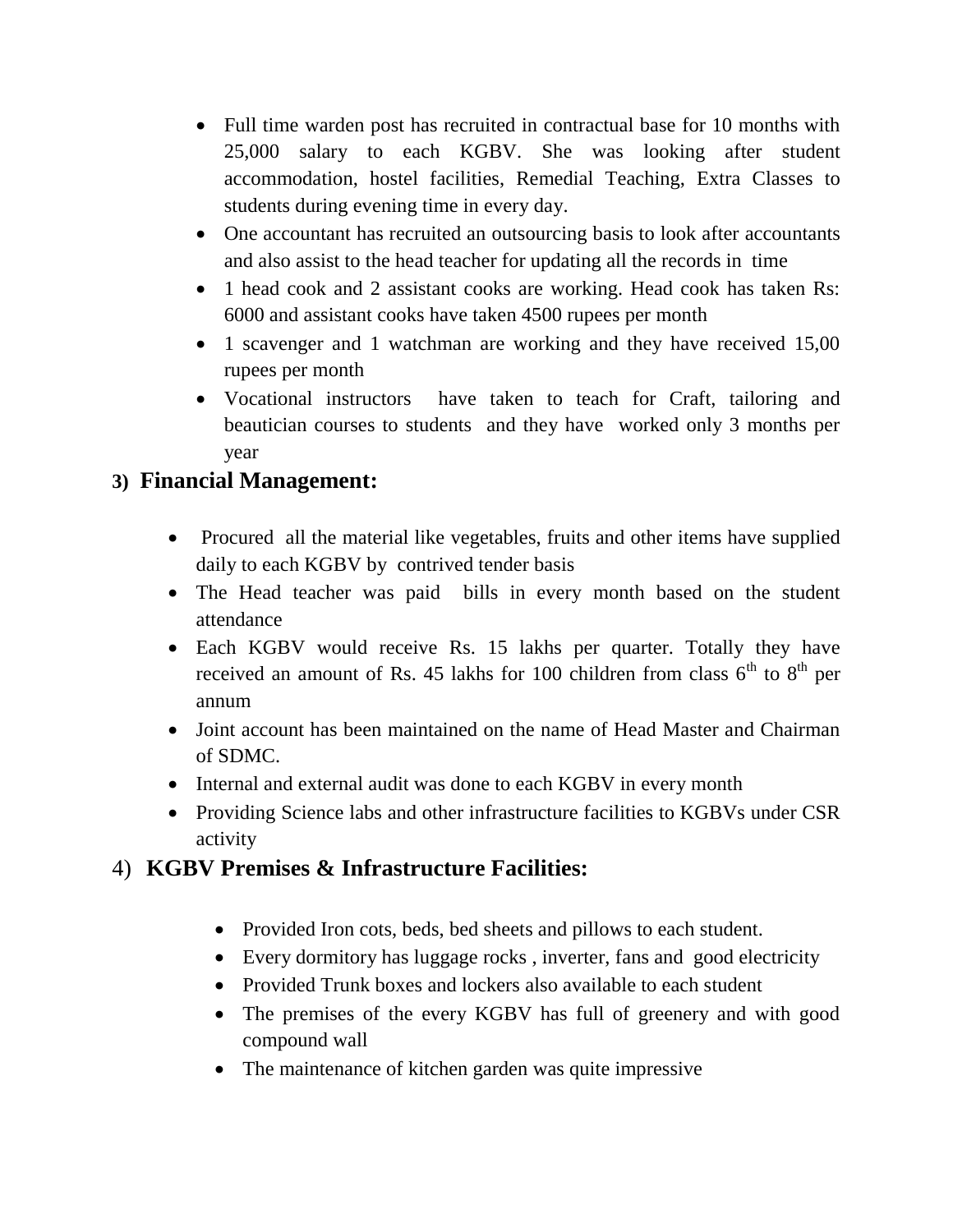#### **5) Menu, Drinking water:**

- Supplied food to the students as per Menu and it was monitored regularly by HM and warden
- Provided milk to each children regularly and also supplied eggs and fruits
- HM, teachers and warden are having food along with children during lunch
- Hand wash points are available at dining hall and it has maintained good
- Set up almirah for keeping material in the kitchen room
- The facility of drinking water was quite good. Community members have donated RO system and they have maintained it very well

### **6) Toilets:**

- Set up geysers to every bathroom and they could supply power to geysers through solar power
- Inverter facility also provided in bathrooms and lavatories
- Slippers have provided to students
- The availability of Inclinator facility was good

### **7) Academic Aspects:**

- Every class room covered with full of teaching learning material which was prepared by students
- Classes were started from 9-15am and end with 4-30pm regularly
- Every teacher has taken 5 periods per day and each period contained 40 minutes
- The discipline of the students was impressive and they have actively participated in teaching learning process in the classrooms
- Child wise learning profile has maintained and it was available in each class room and also maintained child wise and subject wise performance record by subject teacher
- Head Master was reviewed the teachers performance, Completion of syllabus, implementation of lesson plans etc by every week
- The ability of the reading and writing in kannada and English is quite good but a little bit fear in subtraction
- Implemented 10 points programme for improving quality of education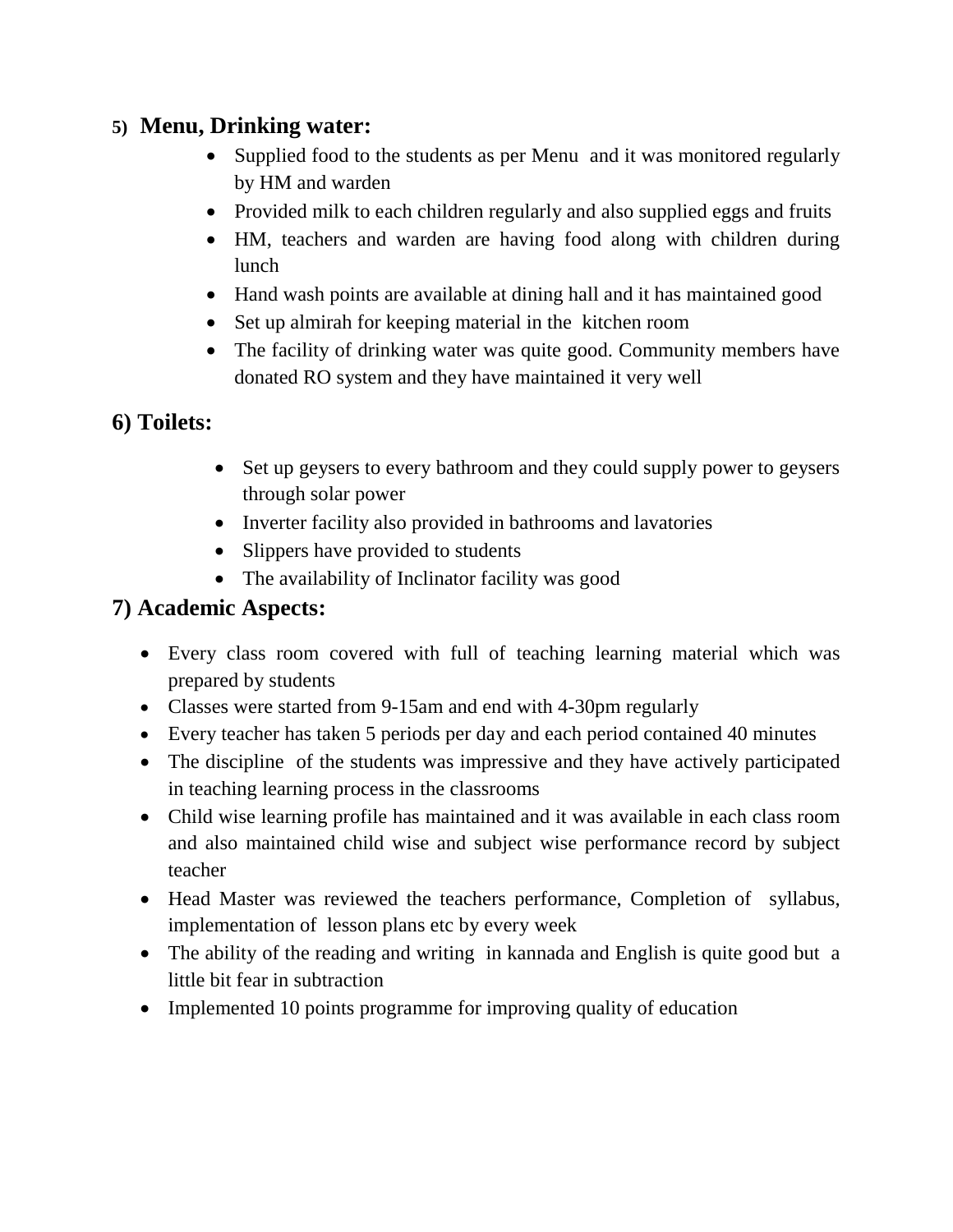## **8) Monitoring of KGBV:**

- The head master was reviewed on the performance of teachers and students by every weekly as well as reviewed student performance through SMC meetings in every month
- CRPs/BEO/BRPs/DEOs/DPOs visited frequently and action taken immediately if identified any gaps and issues
- Regular monitoring of HMs and Teachers by BRPs in each KGBVs
- Head Teachers have attended review meeting and share their best practices and innovative activities for enhancing academic performance which was conducted by DPOs.

### **9) Online Monitoring:**

- Collected data on KGBVs/Schools along with children information through Student Achievement Tracking System (SATS) which was designed by Government of Karnataka
- Each KGBV has unique ID and Password for uploading their data as well as generated ID to each student which was linked with Aadhar
- Student academic performance was updated into the website by monthly
- DIETs/DPOs has visited KGBVs regularly with prescribed formats

#### **10) Innovative Methods:**

- Solar power energy
- Water Harvesting Methods
- Plantation
- Using purified water through RO water plant
- Incinerator setup
- Invertors
- Swachha Bharat
- Under Ground Drainage(UGD)
- Conducted Community awareness camps
- Collected Parents opinion on function of schools
- Composite pit and kitchen garden
- Post box and honest box
- Suggestion box/Complaint box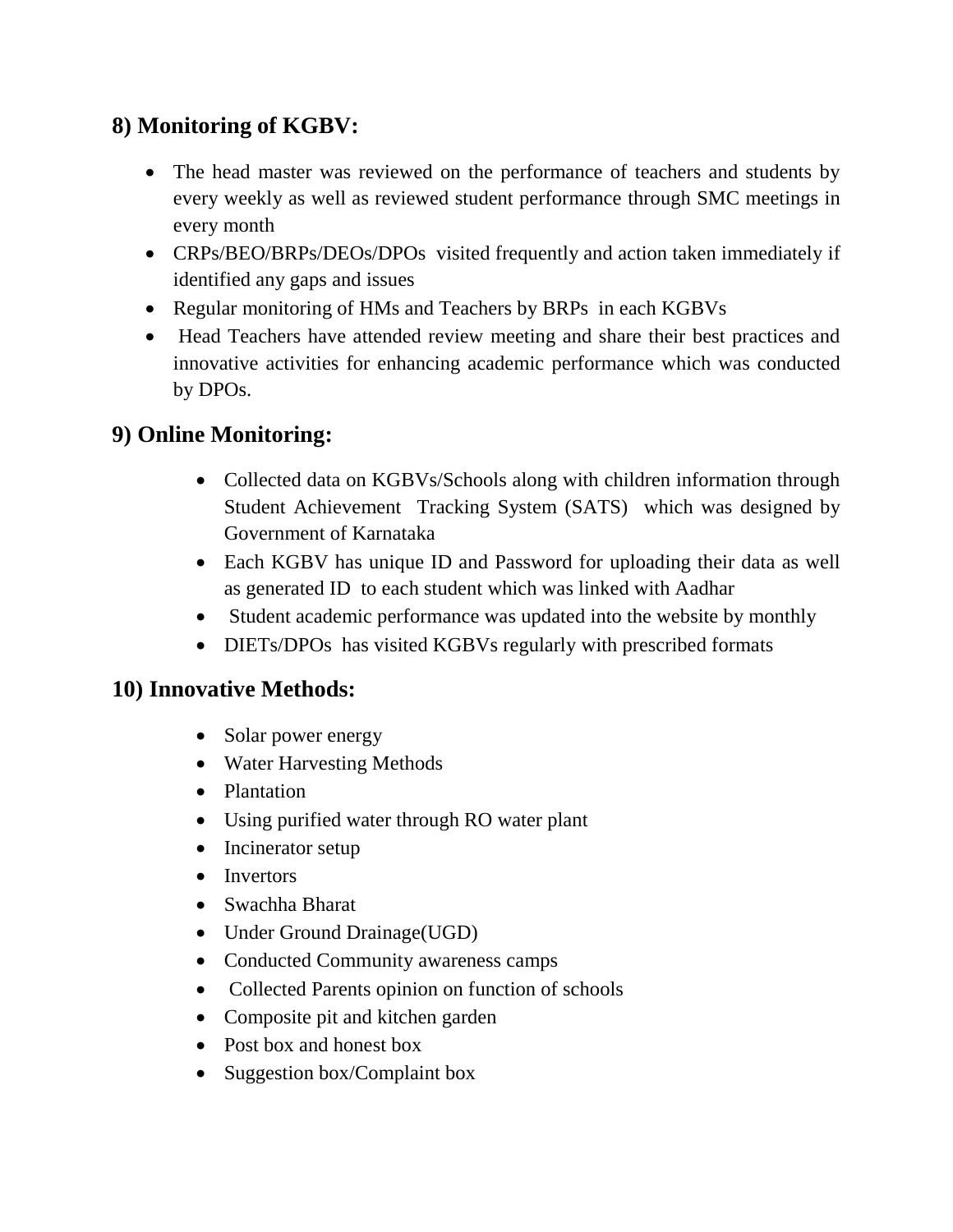### **11) Academic Innovative Practice:**

- School Academic Programme
- 10 Points Programme
- Bridge Course Programme
- Remediation Programme
- 30 days Residential English Training Programme
- Teacher Training Modules
- Technology assisted learning
- Student Achievement Tracking System
- Results oriented teaching
- Student centered teaching
- Student Metric Melas
- Exhibition for TLM preparation
- Display KGBV achievements and children performance on the walls
- Experiments on Science and Maths
- Implementation of Nalli -kali and Kalli -Nalli methods (Reading and writing)
- Guru Chetana programme
- Spoken English programme
- Tele Education programme
- Conduct Action Research on performance of KGBVs
- Celebration of importance days (Yoga)
- Self defence has been implemented
- Prepared food items and craft items by students and sold it to people. They could collect money and used this money for celebrating students birthday in KGBVs

#### **12) Vocational and Life Skills Education Programme:**

- Provided Vocational teaching for developing skills among students
- Conducted classes on vocational skills in twice per week and 3 tailoring machines were supplied to each KGBVs
- students have prepared wonderful items as well as making candles also
- Appointed one teacher for teaching life skills and clarification of student's doubts in subjects. The teacher is coming once per month and clarified students doubts and sharing her knowledge on various academic aspects with students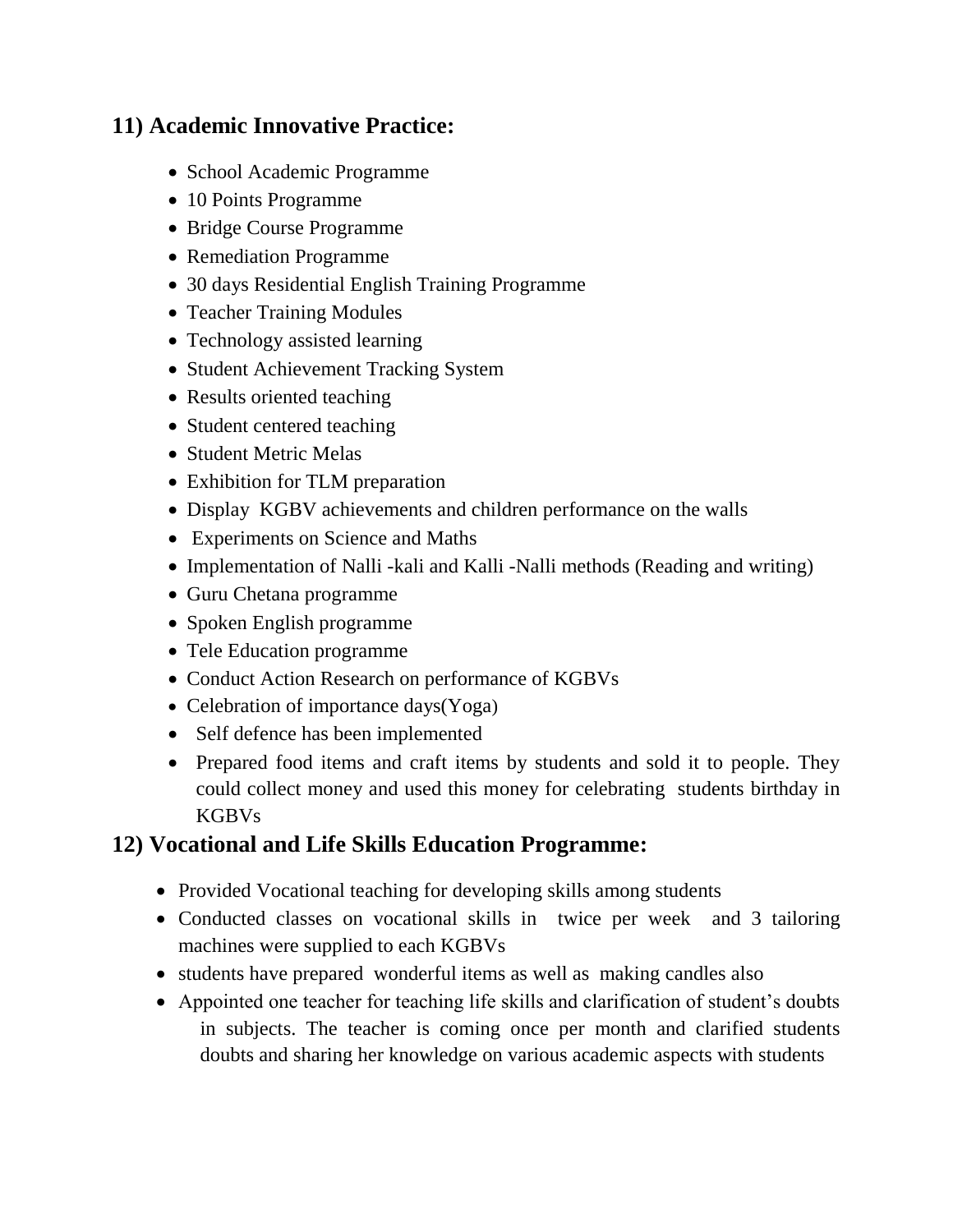## **13) Role of Community and NGOs:**

#### **a) Swamy Vivekananda Youth Movement:**

- The involvement of NGO participation was quite impressive. 15 tabs have supplied to students by Vivekananda youth movement in KGBV in Bannur and appointed one teacher for teaching life skills and clarification of students doubts in subjects. The teacher is coming once in a month and clarified students doubts and sharing knowledge on various academic aspects.
- They maintained one suggestion box. Students write down their doubts on paper and put it down in this box and later the teacher would come and clarify their doubts

### **b) RBI:**

It has provided the following facilities in KGBV-

- Solar water Heater
- Pigeon hole racks
- Inverter
- R.O System
- Electrical Incinerator
- Uniforms (one set of Pink& white)
- Green Boards
- Kitchen Equipment

#### **14) Student Incentives:**

#### **SSA has provided the following facilities:**

- One set of uniforms
- LCD Projector
- Teaching learning material
- Iron cot, bed and trunk boxes
- Provided Rs: 100 per student per month. The HM has transferred the amount directly into student bank account. The amount will be given to the students after completion of the eight class for further studies.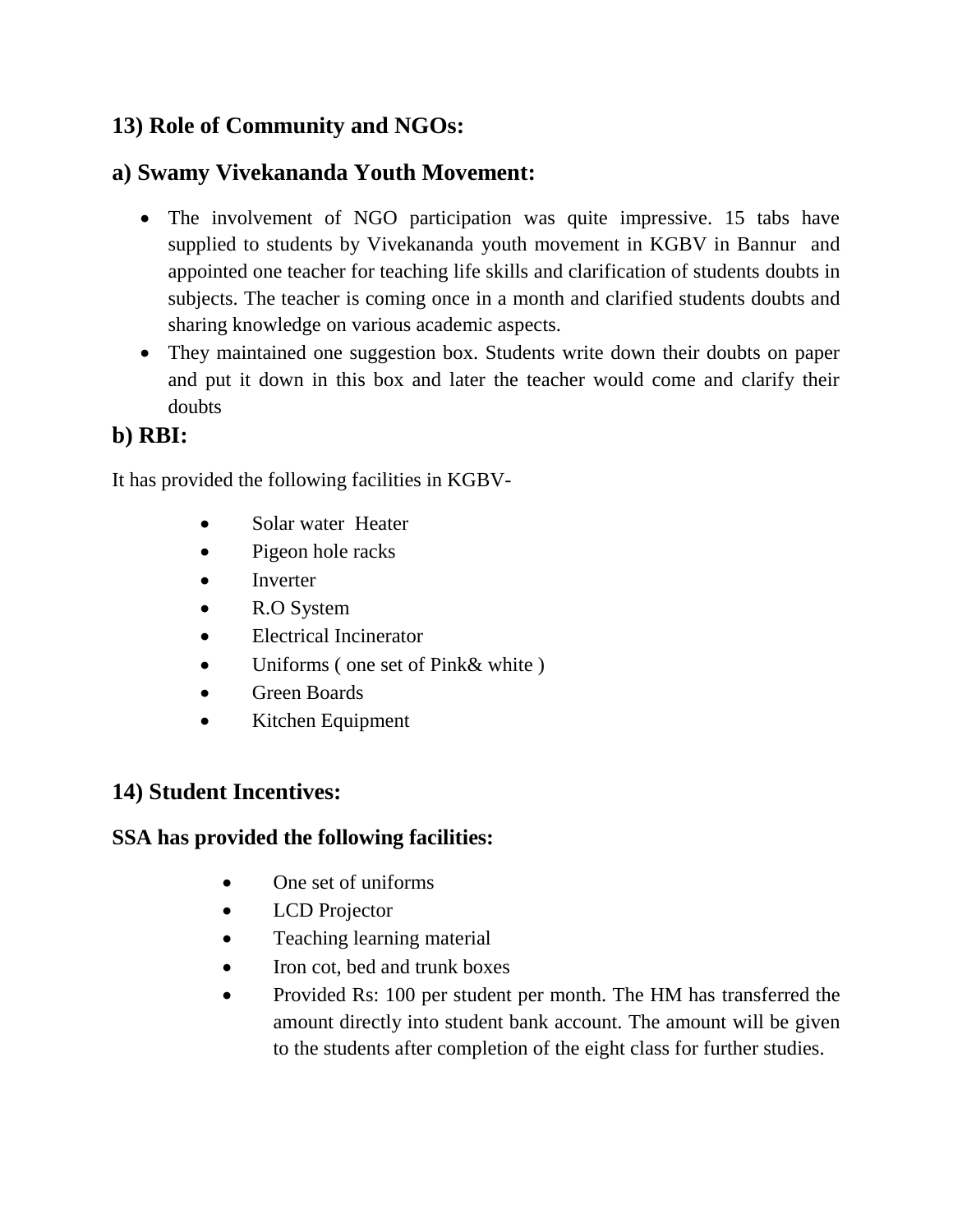#### **Government has provided for the following facilities:**

- One set of uniform
- Bag and shoes
- Note books and text books
- $\bullet$  Bicycles for  $8<sup>th</sup>$  class students
- Plate, glass, snack bowl, Bedding, brush, one pair of slippers , one pair of shoes and sanitary napkins
- Provided SC, ST scholarship from SC and ST corporation fund.

### **15) Health:**

- No ANM post sanctioned in the KGBVs
- PET and Warden have looked after the students health care
- Students health checks and medicine has supplied under Suvarna Arogya Chetana Scheme
- The local doctor has visited KGBVs by monthly @500 per visit

# **16) Role of School Development and Management Council (SDMCs):**

• KGBV has spent an amount on various developmental activities through SDMC approval and resolution. SDMC chairman and Head Mistress had common cheque power. Based on the resolutions, department has called for quotes as and when needed and the Quotes have finalized by State / District level

# **17) Library:**

- There is no separate room for library and kept books in corner of the room
- Each student must read in which he/she taken book from library and explain the theme of this book in morning assembly in every day